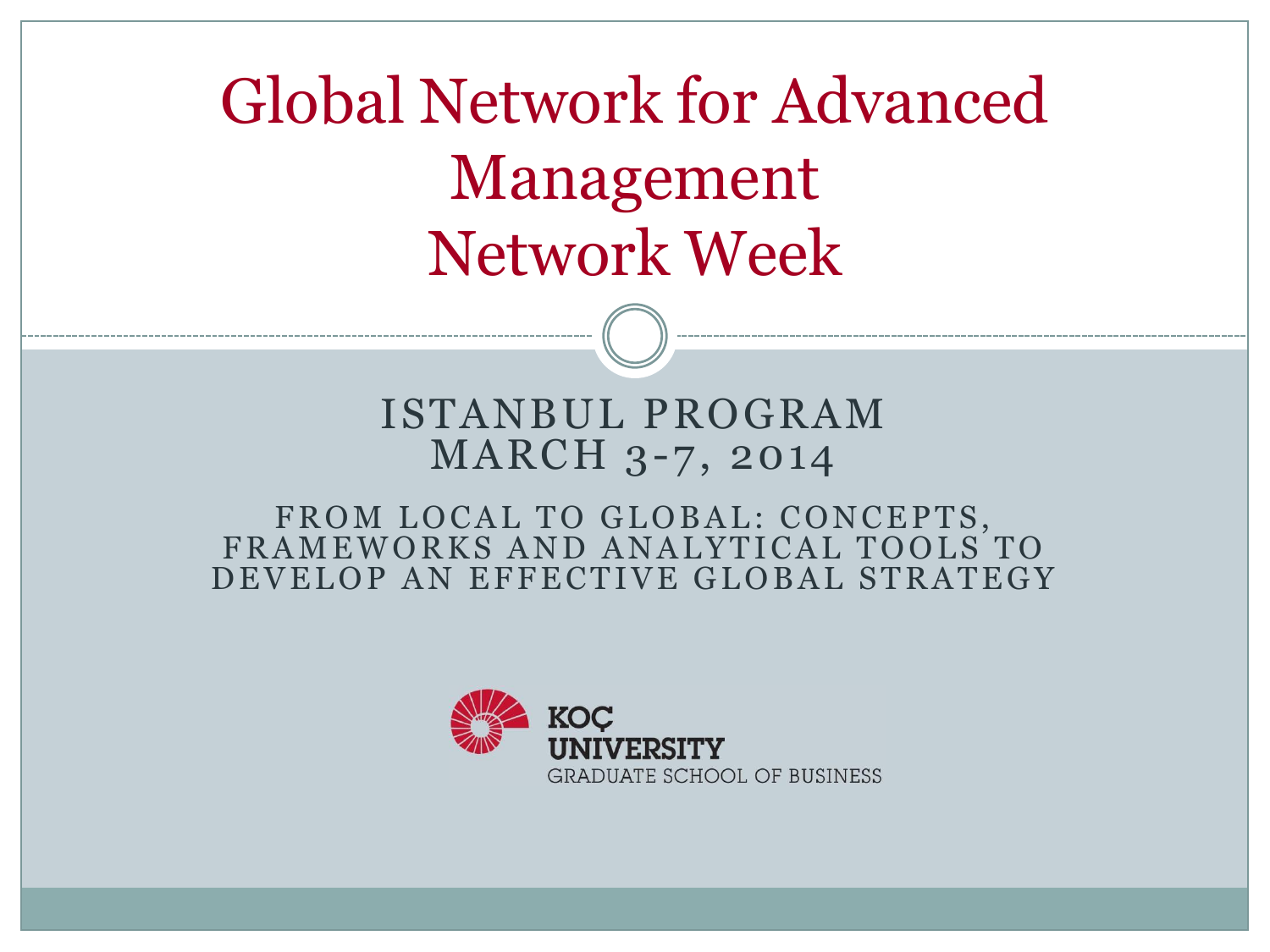### Tentative Program Guide January 2014

### CONTENT

- **#1** Istanbul Program Outline
- **#2** Tentative Schedule
- **#3** Map & Directions & Accommodation
- **#4** Koç University GSB Contact Information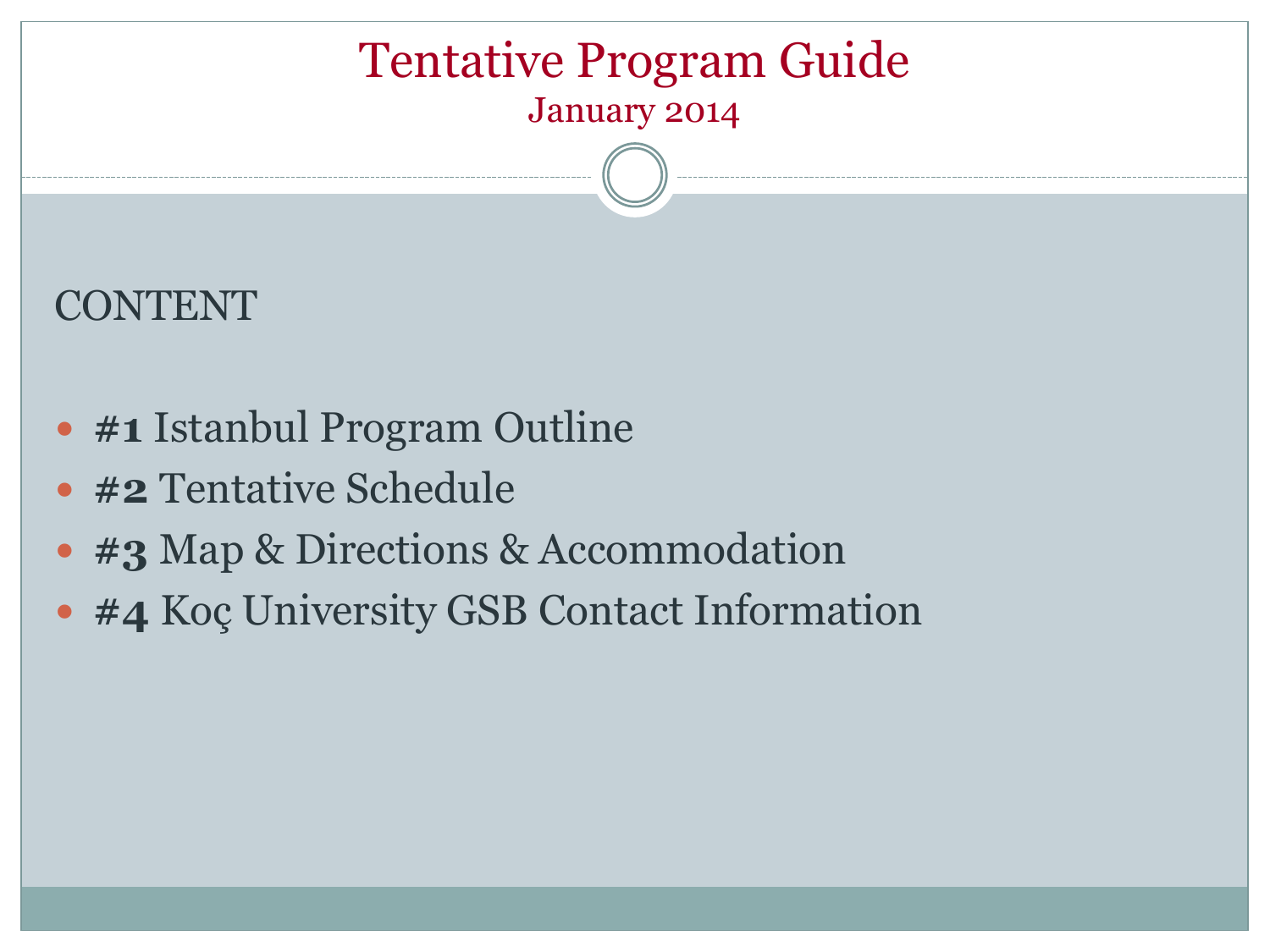# #1 Istanbul Program Outline

- PROGRAM: GNAM Global Network Week
- DATE: March 3-7, 2014
- PARTICIPANTS: 37 MBA students from 6 business schools
	- 4 from Koç, Turkey
	- 7 from Hitotsubachi, Japan
	- 3 from Fudan, China
	- 3 from FGV, Brazil
	- 2 from EGADE, Mexica
	- 18 from YALE SOM, USA
- CLASSROOM SESSIONS: Koç University Rumelifeneri Campus & Istinye Campus
- COMPANY VISITS:
	- Arçelik
	- Turkcell
	- Yemek Sepeti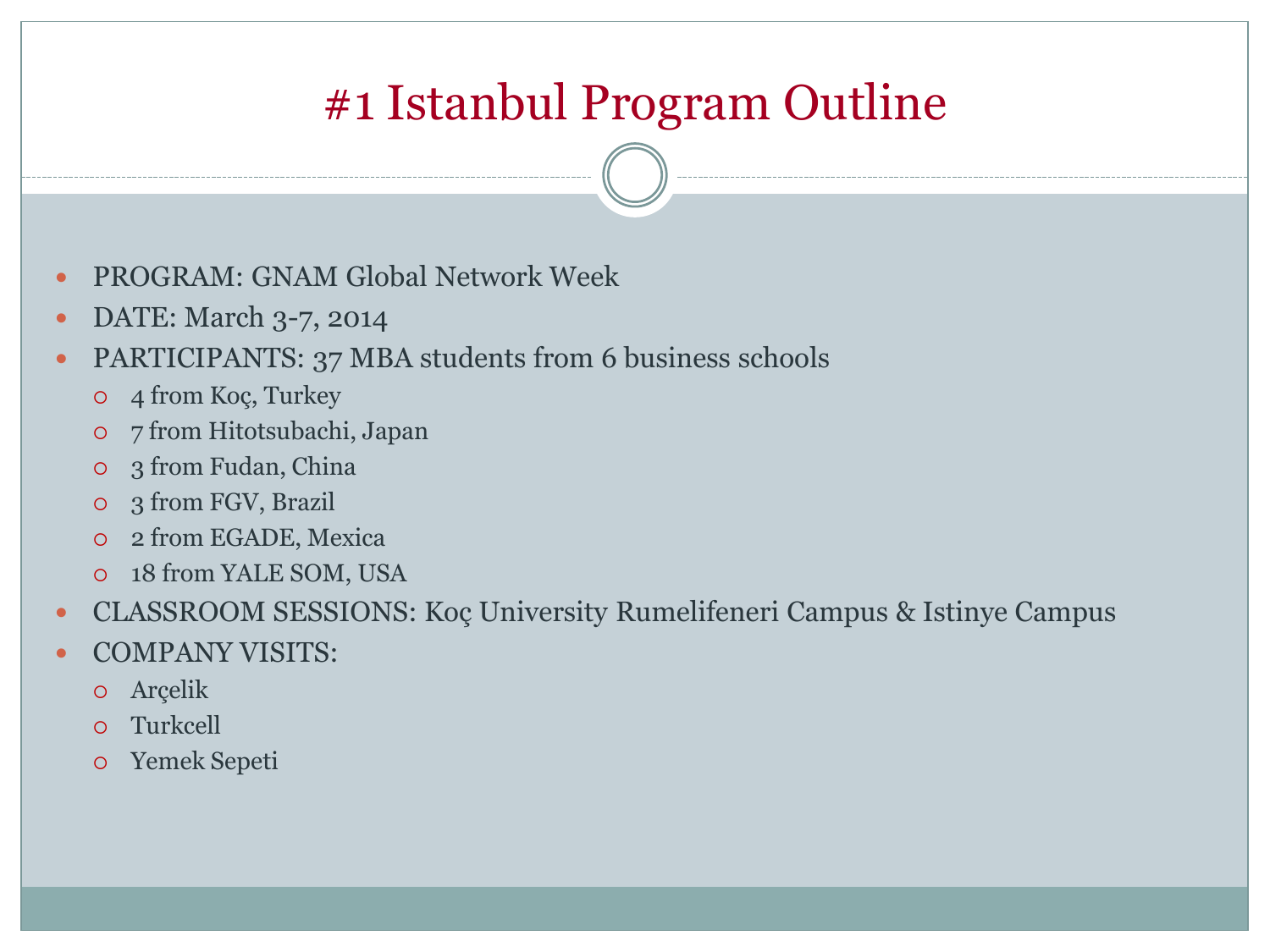### #2 Weekly Schedule



#### **GLOBAL NETWORK WEEK**

"From Local to Global: Concepts, Frameworks and Analytical Tools to develop an Effective Global Strategy"

| <b>Monday, Mar 3</b>                                                                                                                                           | <b>Tuesday, Mar 4</b>                                                                      | <b>Wednesday, Mar 5</b>                                                                     | Thursday, Mar 6                                                                                                                                                         | Friday, Mar 7                                              |
|----------------------------------------------------------------------------------------------------------------------------------------------------------------|--------------------------------------------------------------------------------------------|---------------------------------------------------------------------------------------------|-------------------------------------------------------------------------------------------------------------------------------------------------------------------------|------------------------------------------------------------|
| 9am-12pm                                                                                                                                                       | 9am -12pm                                                                                  | 9am -12pm                                                                                   | 9am -12pm                                                                                                                                                               | 9am -12pm                                                  |
| <b>Welcome Breakfast</b><br>Development of the Turkish<br>Economy, Financial and<br>Private Sector -<br>Ahmet Erelçin<br>Venue: Rumelifeneri Campus CAS-<br>27 | <b>Globalization of Companies -</b><br>Melike Mermercioğlu<br><b>Venue: Istinye Campus</b> | <b>Global Expansion Strategies -</b><br>Melike Mermercioğlu<br><b>Venue: Istinye Campus</b> | The New Emerging Market<br>Multinationals: Four Strategies for<br><b>Disrupting Markets and Building</b><br>Brands -<br>Ayşegül Özsomer<br><b>Venue: Istinye Campus</b> | <b>Group Presentations</b><br><b>Venue: Istinye Campus</b> |
| 1pm-5pm                                                                                                                                                        | 1pm-5pm                                                                                    | 1pm-5pm                                                                                     | 1pm-5pm                                                                                                                                                                 | 1pm-5pm                                                    |
| <b>Country Competitiveness</b><br>Melike Mermercioğlu<br>Venue: Rumelifeneri Campus<br><b>CAS-27</b>                                                           | Arçelik Company Visit                                                                      | <b>Turkcell Company Visit</b>                                                               | yemeksepeti.com<br><b>Company Visit</b>                                                                                                                                 | Wrap Up and Free Time                                      |
| March 3, 2014 Monday Alumni Networking Reception at House Cafe Ortaköy                                                                                         |                                                                                            |                                                                                             |                                                                                                                                                                         |                                                            |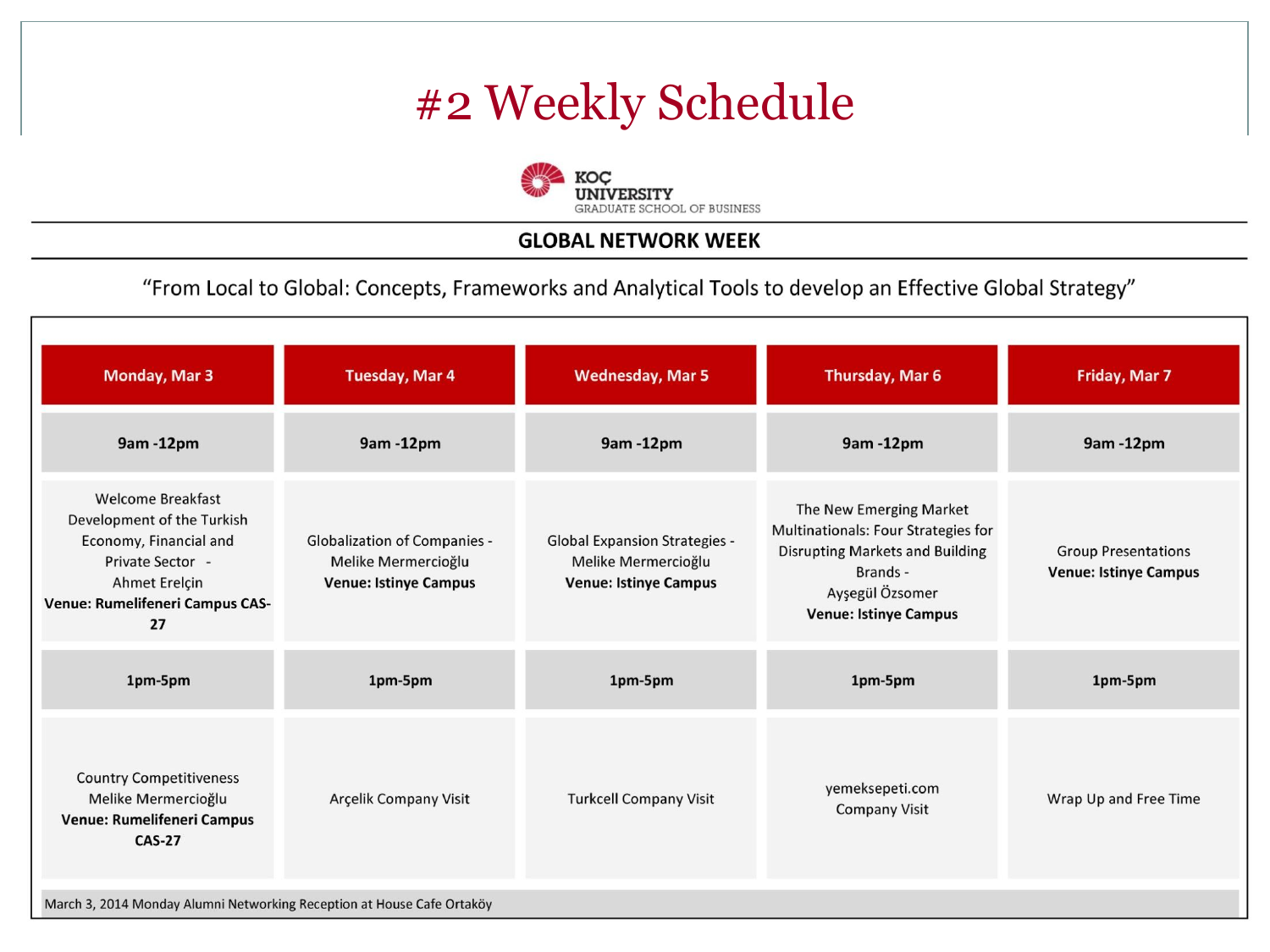# Companies to be Visited

#### **Arçelik Year of Establishment: 1955**



Having operations in durable consumer goods industry with production, marketing and after-sales services Arçelik A.Ş. offers products and services around the world with its 25,000 employees, 14 different production facilities in five countries (Turkey, Romania, Russia, China and South Africa), its sales and marketing companies all over the world and its 10 brands (Arçelik, Beko, Grundig, Blomberg, ElektraBregenz, Arctic, Leisure, Flavel,Defy and Altus).

#### **Turkcell**

#### **Year of Establishment: 1994**



Turkcell is a regional leader by being the market leader in five countries out of nine it operates in. Turkcell's shares have been traded on the Istanbul (IMKB) and New York Stock Exchanges (NYSE) since July 11, 2000, and it is the first and only Turkish company ever to be listed on the NYSE. Turkcell, with its wide coverage area and diverse range of services abroad, is able to provide its subscribers with mobile communication services both in Turkey and around the world.

#### **Yemek Sepeti**

#### **Year of Establishment: 2000**



Yemek Sepeti was founded in Istanbul in the beginning of the new millennium as **Turkey's first online food ordering website**. Apart from other websites as an independent online food ordering company, it also created the first business model globally which gives out the opportunity to order food online without paying a service fee.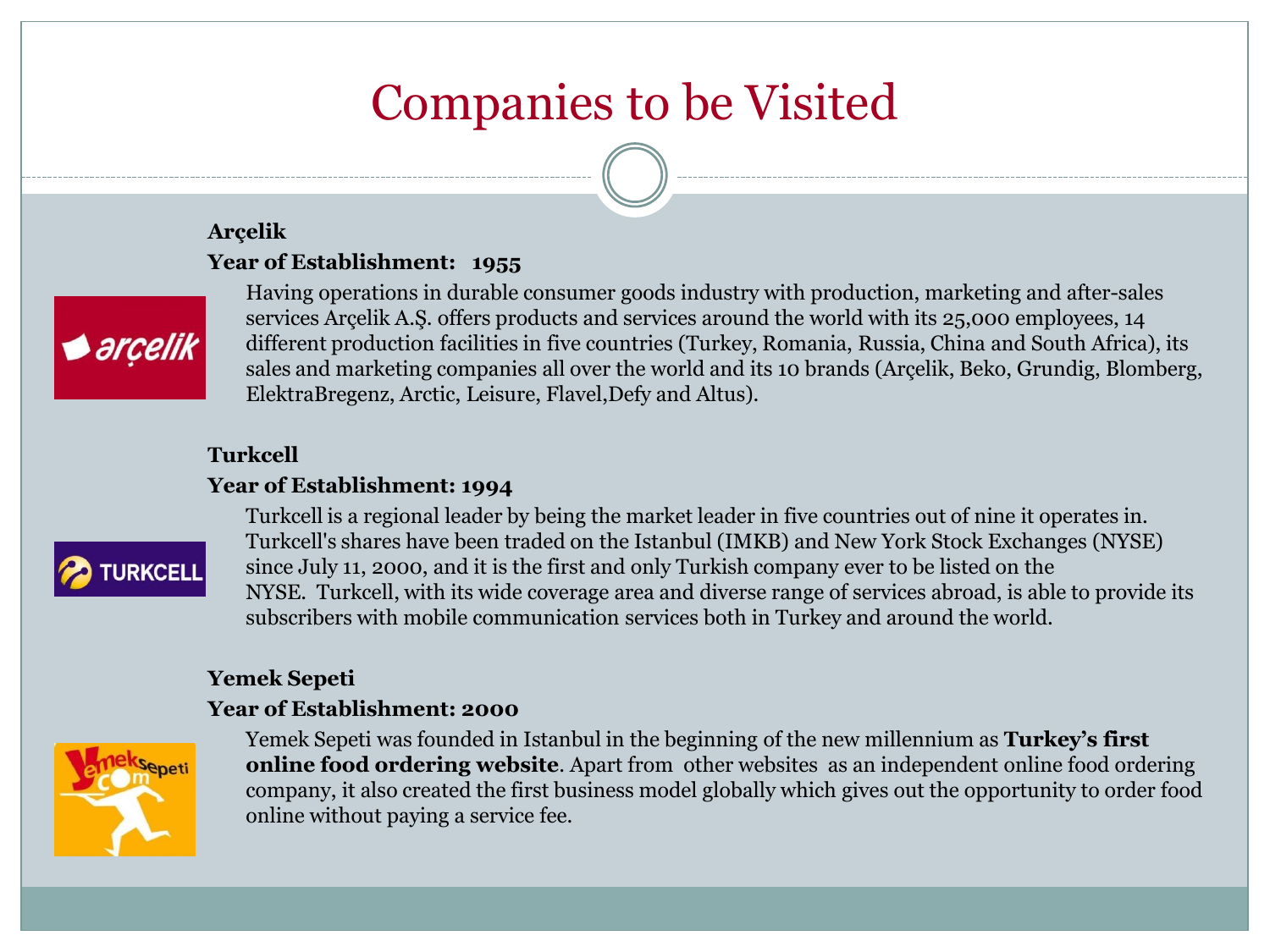

#### **Rumelifeneri Campus (A)**

Address: Rumelifeneri Yolu 34450 Sarıyer Istanbul Telephone: +90 212 338 1307

#### **Istinye Campus & Guest House (B)**

Address: Çayır Cad. No:65 Istinye Istanbul Telephone: +90 212 229 8786

#### **Facilities at Istinye Campus**

Remzi Book Store Hours: 9:00 am – 8:00 pm Kahve Dünyası Coffee Shop Hours: 8:00 am – 11:00 pm Migros Supermarket Hours: 9:00 am – 10:00 pm

#### **Emergeny**

Acıbadem Hospital Telephone: +90 212 304 4444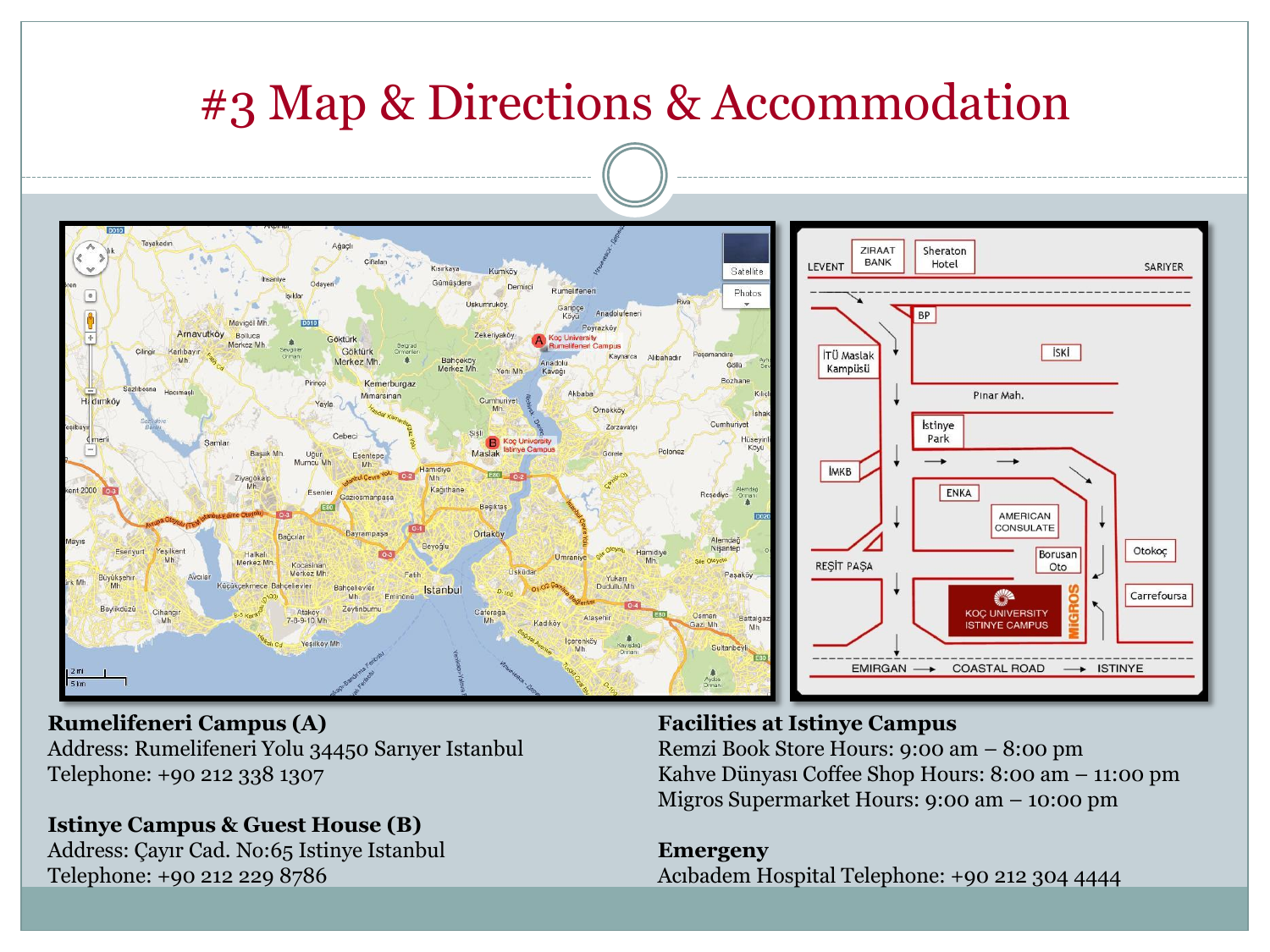### Transportation from Airport

There are 2 airports in Istanbul, one is on the European side: Atatürk Airport (IST) and the other is on the Asian side: Sabiha Gökçen Airport (SAW)

#### By Shuttle:

.

 Once you're at one of the airports in Istanbul (Atatürk or Sabiha Gökçen) look for ground transportation signs or HAVATAŞ sign to take the airport shuttle to get to Taksim where you can have access to transportation to other locations in the city. One way shuttle trip costs 10 TL (around 5 USD or 3 EUR) to and from Atatürk Airport and 13 TL (7 USD or 5 EUR) to and from Sabiha Gökçen Airport.

#### By Taxi:

- From Atatürk Airport (IST) to Istinye Campus it costs around  $75$ .-TL (24.-€)
- From Sabiha Gökçen Airport (SAW) to Istinye Campus it costs around 100.-TL (32.-  $\epsilon$ )

### Taking Metro in Istanbul:

- The closest Metro stop to Rumelifeneri Campus is Haci Osman Metro Station (15 minutes by car, 30-45 minutes by dolmuş, 20-25 minutes by bus).
- The closest stop to İstinye campus is Istanbul Technical University (İTÜ). The Metro stops all along the European side; and is fast, safe and easy. One way ride costs 3 TL or \$1.70. You need to use purchase token (JETON) from either an attendant at the station, or from a coin dispenser machine either with Turkish Lira or a credit card. It is the same for Istinye Campus.
- <http://www.istanbul-ulasim.com.tr/our-network/m2-sishane-%E2%80%93-haciosman.aspx>
- [http://www.istanbul-ulasim.com.tr/media/8540/erisim\\_2200px\\_1546px-01.jpg](http://www.istanbul-ulasim.com.tr/media/8540/erisim_2200px_1546px-01.jpg)

#### Useful Links about Transportation:

- <http://www.mydestination.com/istanbul/usefulinfo/6175721/how-much-does-it-cost>
- <http://www.iett.gov.tr/en/>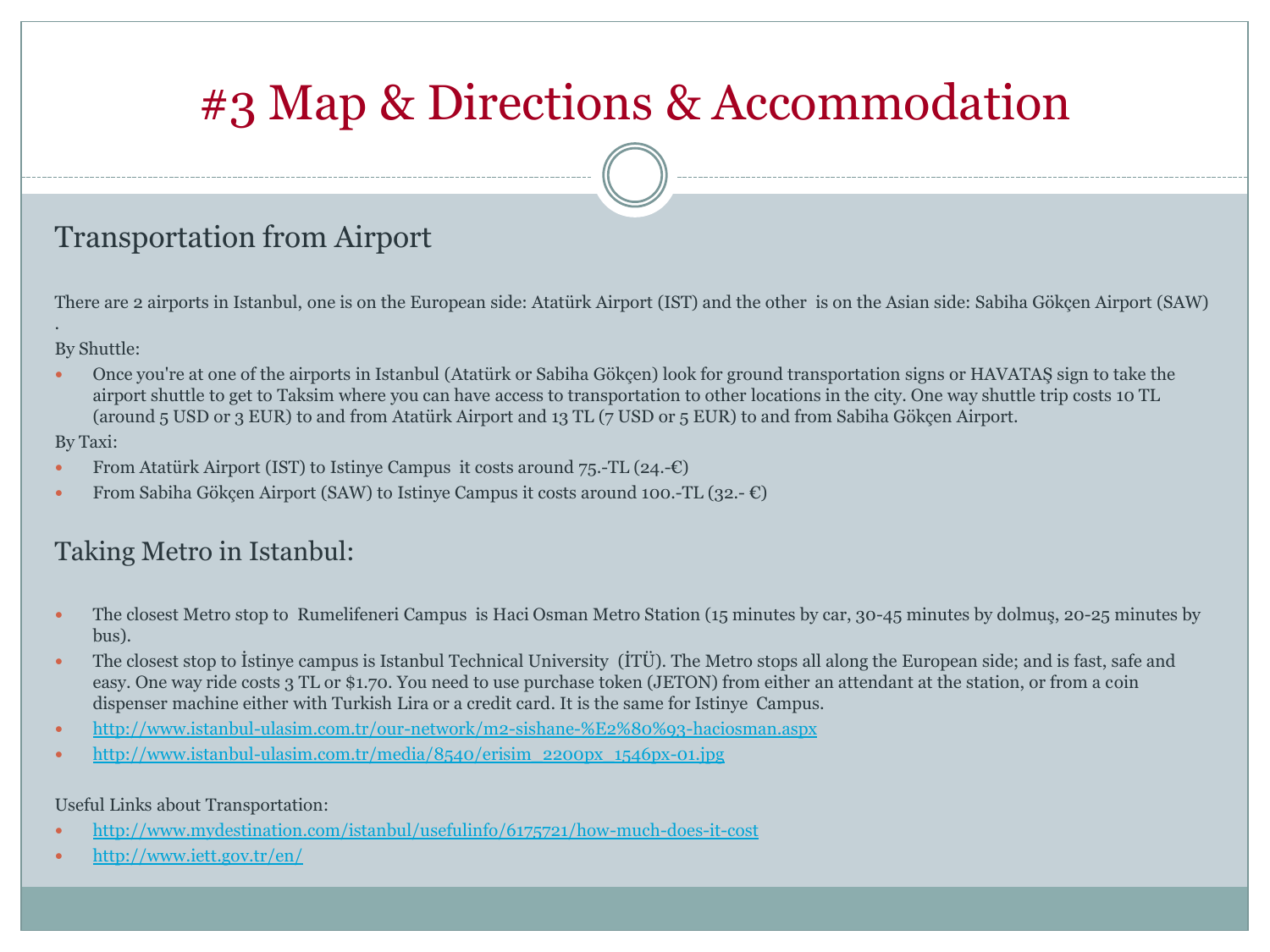# • Accommodation

Koç University Graduate School of Business Istinye Campus Guesthouse has limited space for the participants of GNAM Network Week. In total there are 4 single and 6 double rooms. (Double room has one bed and one couch bed option.)

Payment can only be done via master or visa credit card, AmEx isn't accepted. Nightly cost is 50-\$ per person.

If you would like double room accommodation please inform us who you would like to stay with.

It is kindly requested from the participants -who want to accommodate in Istinye Campus Guesthouseturn back to Koç GSB as soon as possible. Reservations will be done on a first come first serve basis.

We can also advice you 3 hotels in the following slides which take place in the closer areas to Istinye Campus.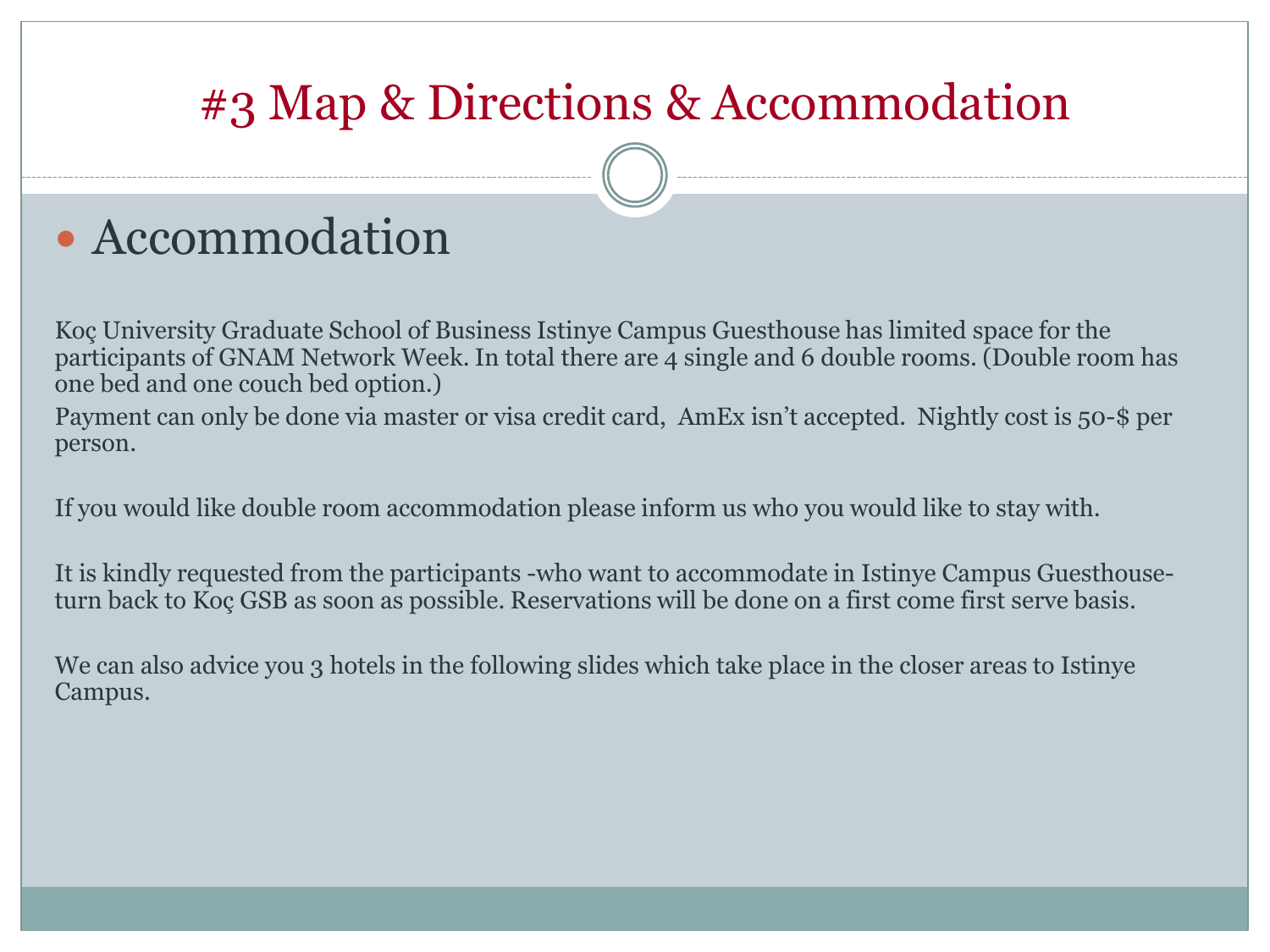# Mövenpick Hotel, Maslak

<http://www.moevenpick-hotels.com/en/europe/turkey/istanbul/hotel-istanbul/meetings/>



Address: Büyükdere Caddesi, 34330, 4 Maslak | Istanbul | Turkey Phone: +90 212 319 29 29

E-Mail: [hotel.istanbul@moevenpick.com](mailto:hotel.istanbul@moevenpick.com)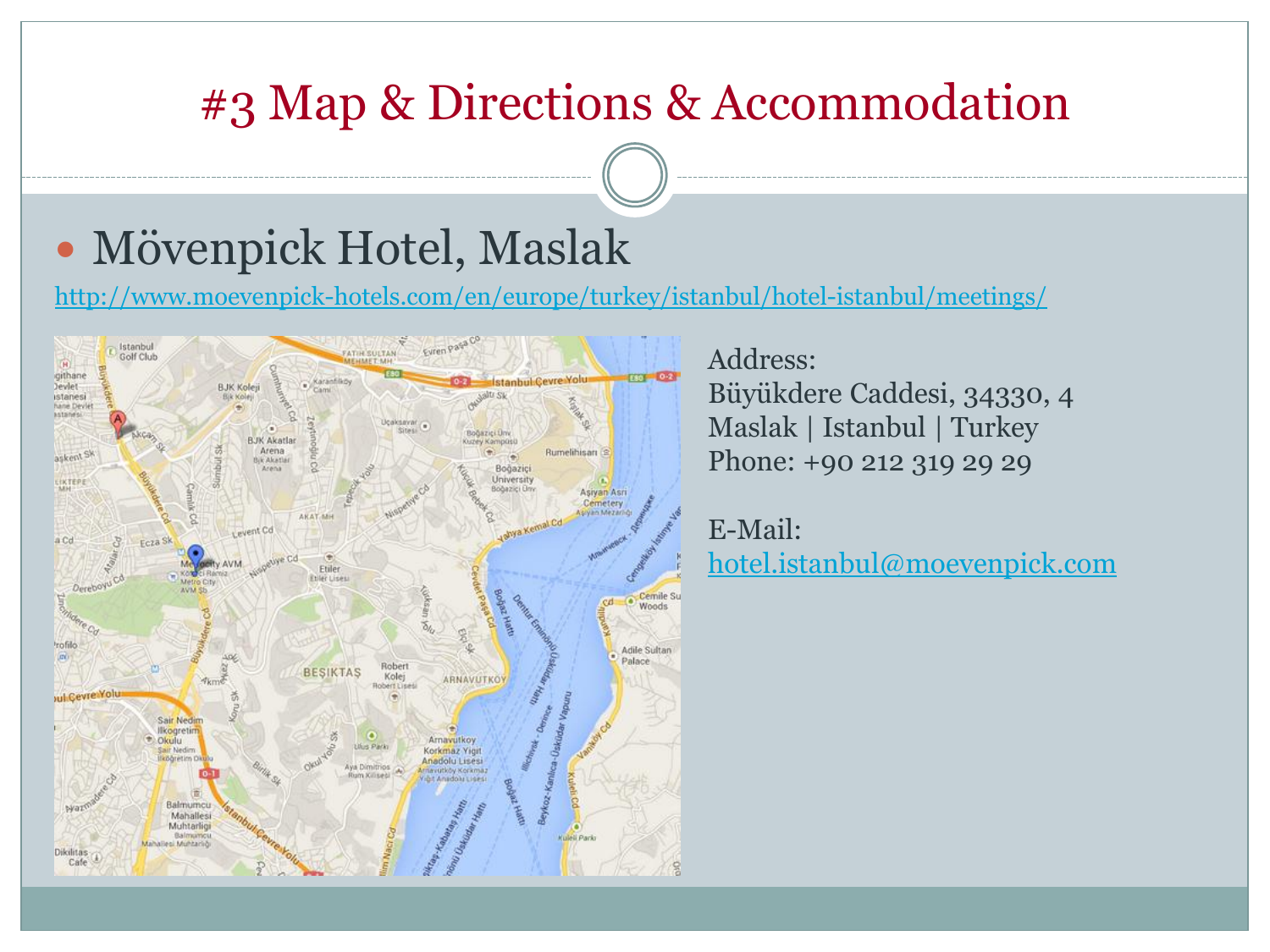# The Grand Tarabya Hotel, Tarabya

<http://www.thegrandtarabya.com/>



Address: Haydar Aliyev Caddesi No:154 Tarabya | Istanbul | Turkey Phone: +90 212 363 33 00

E-Mail: [info@thegrandtarabya.com](mailto:info@thegrandtarabya.com)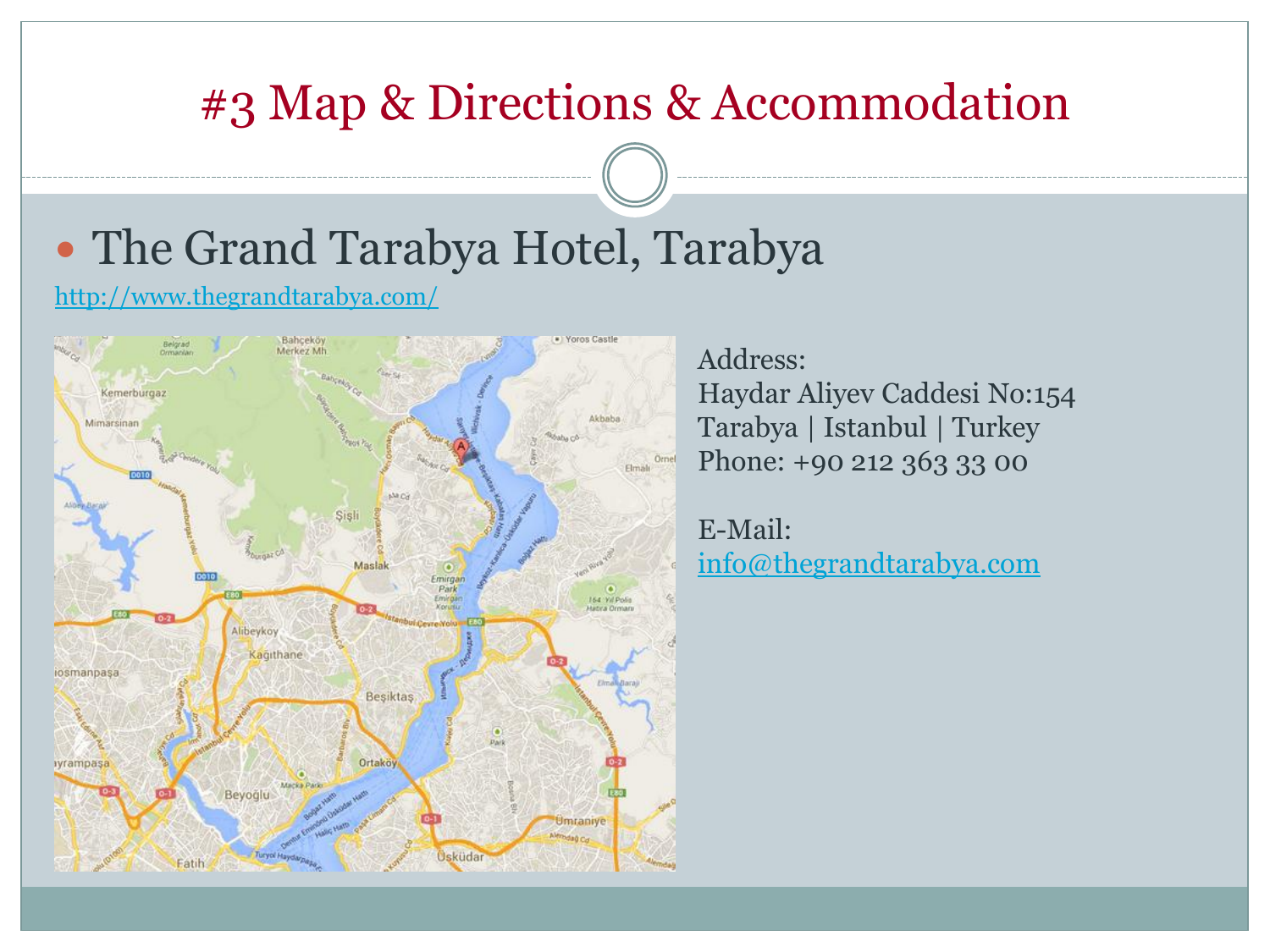## Sheraton Hotel Maslak

[http://www.sheratonistanbulmaslak.com/?PS=LGEN\\_AA\\_DEMA\\_CGGL\\_TPRP](http://www.sheratonistanbulmaslak.com/?PS=LGEN_AA_DEMA_CGGL_TPRP)



Address: Büyükdere Cad. No: 233, Üç Yol Mevkii, 34398 Maslak | Istanbul | Turkey Phone: +90 212 335 99 99

E-Mail: [info@sheratonistanbulmaslak.com](mailto:info@sheratonistanbulmaslak.com)